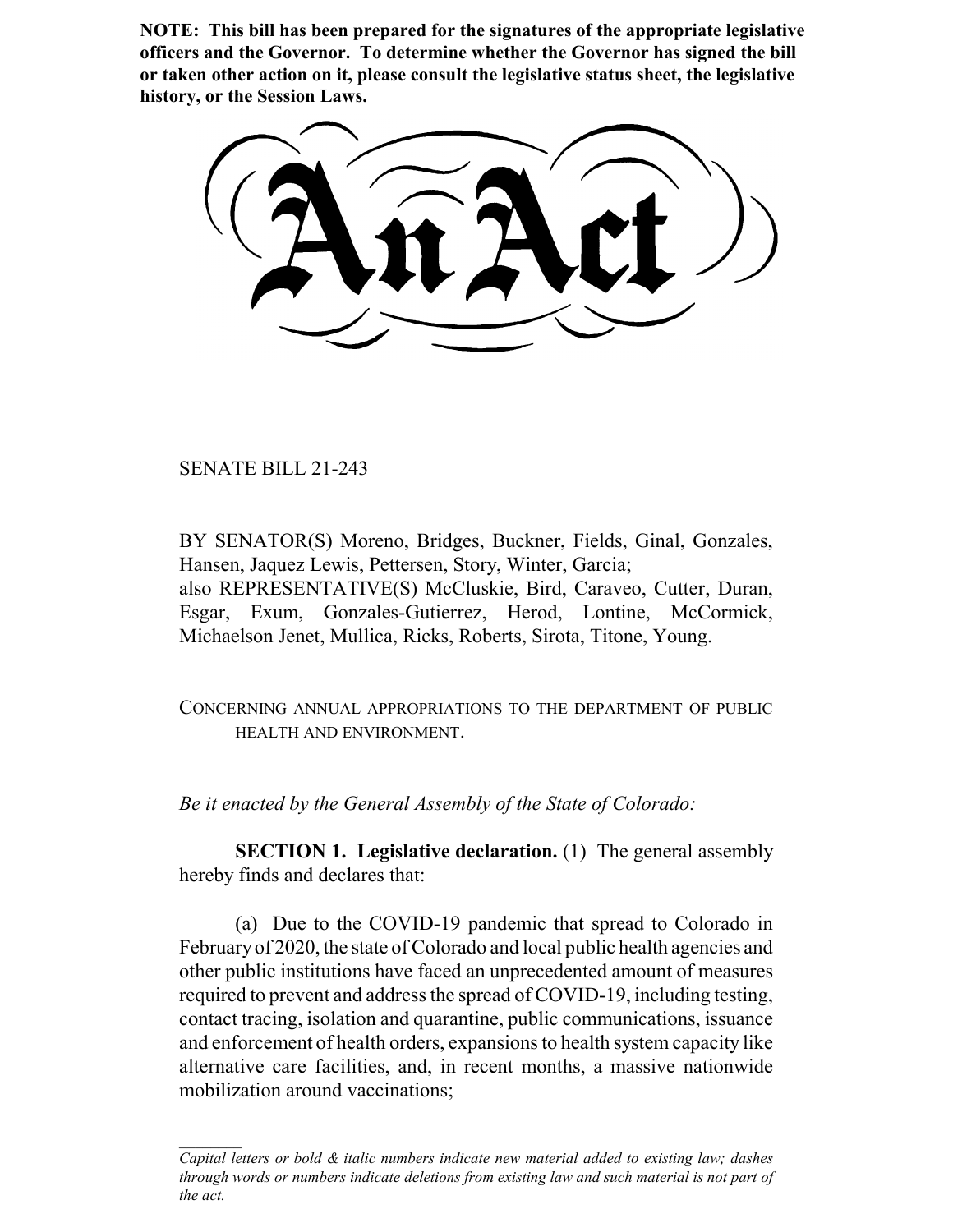(b) In March 2021, Congress enacted the federal "American Rescue Plan Act of 2021" (ARPA), Pub.L. 117-2, to provide emergency assistance to state, local, and tribal governments. Under ARPA, the state of Colorado received \$3,828,761,789.90 in coronavirus state fiscal recovery funds.

(c) The assistance provided to the state under ARPA will be deposited into several cash funds, including the economic recovery and relief cash fund created in Senate Bill 21-291;

(d) The federal department of the treasury has issued guidance on states' use of the assistance provided under ARPA, indicating that the money provided to the states may be used "to meet and address these emergent public health needs, including through measures to counter the spread of COVID-19, through the provision of care for those impacted by the virus, and through programs or services that address disparities in public health that have been exacerbated by the pandemic."; and

(e) It is the intent of the general assembly that the appropriations in this act comply with the guidelines set forth by the federal department of the treasury because they are intended to provide funding for administration and support, research, outreach, laboratory services, and emergency preparedness and disaster response activities as well as to support Colorado's 53 local public health agencies.

**SECTION 2.** In Colorado Revised Statutes, **add** 25-1-132 as follows:

**25-1-132. Two-year appropriation to the department - repeal.** (1) FOR THE 2022-23 AND 2023-24 STATE FISCAL YEARS, THE GENERAL ASSEMBLY SHALL ANNUALLY APPROPRIATE TEN MILLION DOLLARS PER FISCAL YEAR FROM THE GENERAL FUND TO THE DEPARTMENT, FOR DISTRIBUTION TO LOCAL PUBLIC HEALTH AGENCIES.

(2) FOR THE 2022-23 AND 2023-24 STATE FISCAL YEARS, THE GENERAL ASSEMBLY SHALL ANNUALLY APPROPRIATE ELEVEN MILLION NINETY THOUSAND ONE HUNDRED FORTY NINE DOLLARS PER FISCAL YEAR FROM THE GENERAL FUND TO THE DEPARTMENT, FOR USE BY THE DIVISION OF DISEASE CONTROL AND PUBLIC HEALTH RESPONSE FOR ADMINISTRATION AND SUPPORT.

## PAGE 2-SENATE BILL 21-243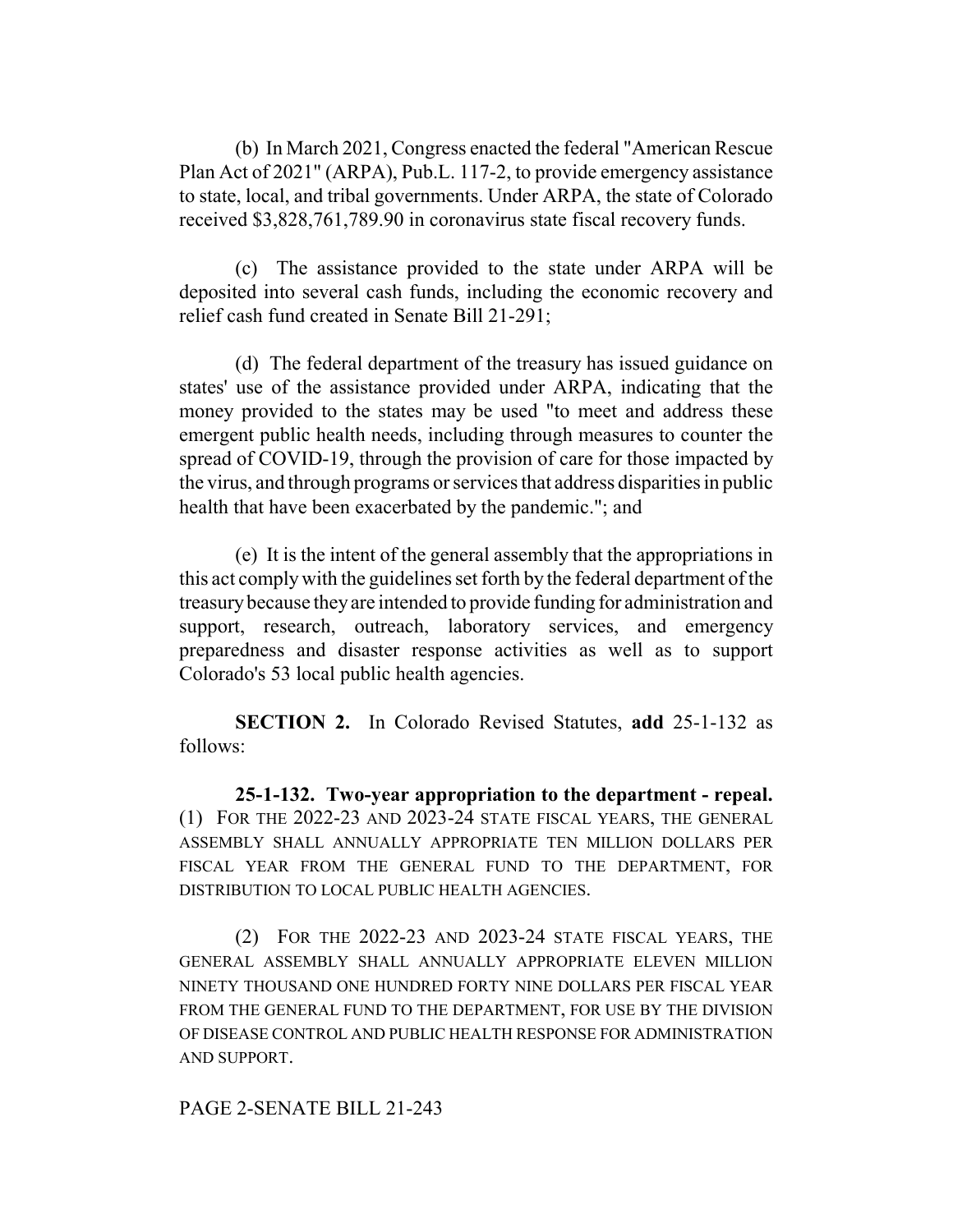(3) THIS SECTION IS REPEALED, EFFECTIVE JULY 1, 2025.

**SECTION 3. Appropriation.** (1) For the 2021-22 state fiscal year, \$21,090,149 is appropriated to the department of public health and environment. This appropriation is from the economic recovery and relief cash fund created in section 24-75-228 (2)(a), C.R.S., and of money the state received from the federal coronavirus state fiscal recovery fund. To implement this act, the department may use this appropriation as follows:

(a) \$10,000,000 for use by administration and support for distributions to local public health agencies; and

(b) \$11,090,149 for use by the division of disease control and public health response for administration and support, which is based on the assumption that the division will require an additional 121.4 FTE.

(2) For the 2021-22 state fiscal year, \$14,500,000 is appropriated from the general fund to the economic recovery and relief cash fund.

**SECTION 4. Effective date.** This act takes effect upon passage; except that sections 1 and 3 of this act take effect only if Senate Bill 21-291 becomes law, and, in which case, take effect either upon the effective date of this act or one day after the passage of Senate Bill 21-291, whichever is later.

**SECTION 5. Safety clause.** The general assembly hereby finds,